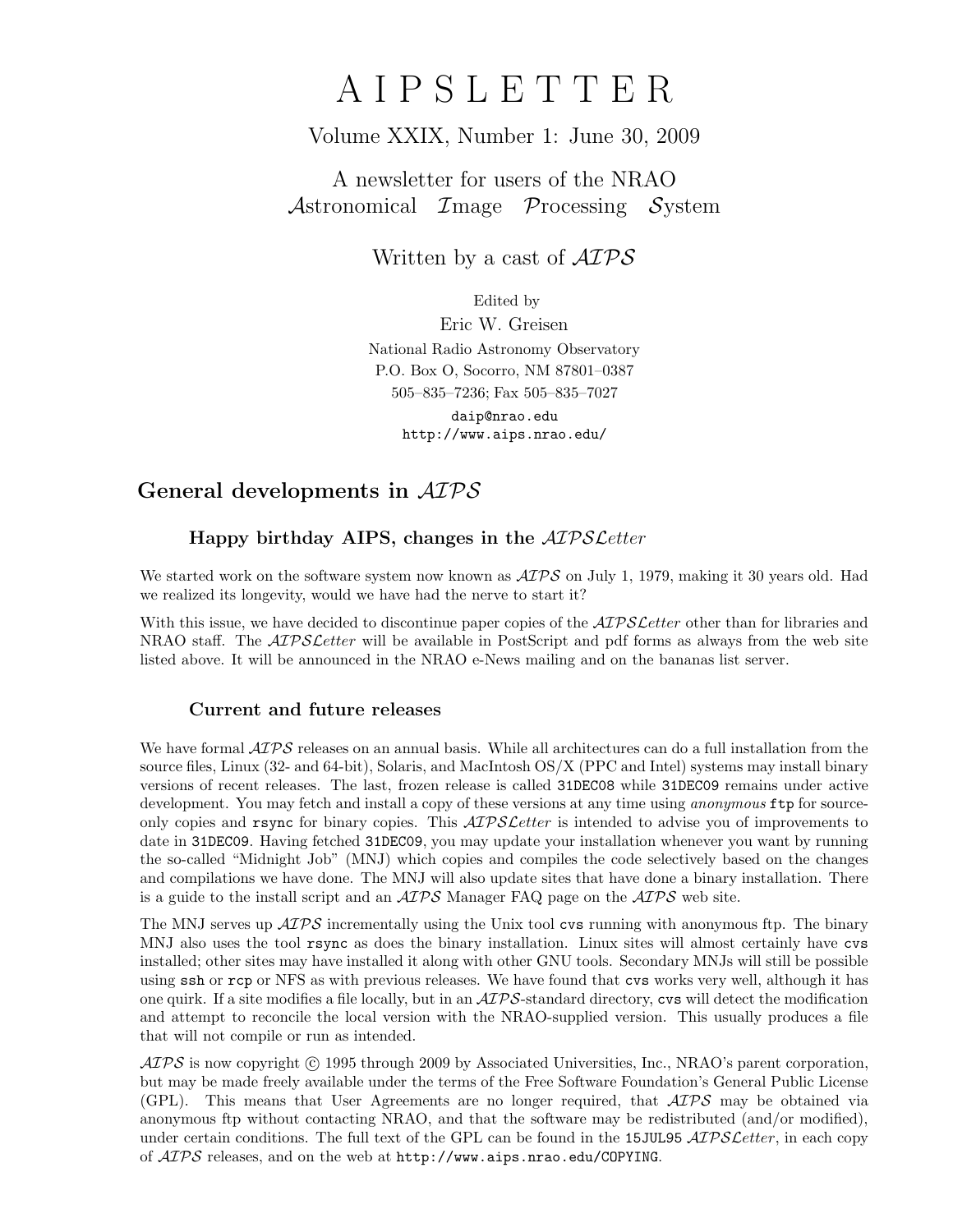# Patch Distribution for 31DEC08

Important bug fixes and selected improvements in 31DEC08 can be downloaded via the Web beginning at:

#### http://www.aoc.nrao.edu/aips/patch.html

Alternatively one can use *anonymous* ftp to the NRAO server ftp.aoc.nrao.edu. Documentation about patches to a release is placed on this site at pub/software/aips/release-name and the code is placed in suitable sub-directories below this. As bugs in 31DEC09 are found, they are simply corrected since 31DEC09 remains under development. Corrections and additions are made with a midnight job rather than with manual patches. Since we now have many binary installations, the patch system has changed. We now actually patch the master version of 31DEC08, which means that a MNJ run on 31DEC08 after the patch will fetch the corrected code and/or binaries rather than failing. Also, installations of 31DEC08 after the patch date will contain the corrected code.

The 31DEC08 release has had a number of important patches:

- 1. CALIB could go into an infinite loop if the first NX record was of 0 length 2009-01-27
- 2. TYAPL would apply the highest flag table without permission when it should just be copied 2009-02-04
- 3. OFM files were not adjusted to the new TV intensity ranges 2009-04-02
- 4. IMAGR TV option FORCE A FIELD caused all facets to be re-imaged; scratch files were way too large under some circumstances 2009-04-22
- 5. DBCON copied keyword MAXBLINE which confused later imaging routines 2009-04-27
- 6. IMAGR had a limit test that was too small affecting restoration of large numbers of CCs from one facet to another 2009-05-18
- 7. IMAGR had a tendency to sort input data sets when it did not really have to do so 2009-06-19

## Improvements of interest in 31DEC09

We expect to continue publishing the *AIPS Letter* approximately every six months along with the annual releases. Henceforth, this publication will be primarily electronic. There have been several significant changes in 31DEC09 in the last six months. The most significant of these are new tasks and options in IMAGR to assist in boxing of sources. New task SABOX will prepare a list of boxes by using a SAD-like search over a set of facet images. New task FILIT simplifies the interactive checking and setting of boxes for a set of facet images, even those larger than the TV display window. IMAGR now has the ability to add to the OBOXFILE list of Clean boxes automatically. A new verb ROAMOFF was written to convert a TV display in TVROAM mode into a simple display which other AIPS tasks and verbs can handle. Another new verb DELAY will let users put measured pauses into scripts and procedures. The new task RLCOR will correct a single- or multi-source data set directly for the RL phase difference. (CLCOR will do this but only for multi-source data sets.) Support for 64-bit Linux operating systems was added since it was discovered that Intel-compiled load modules had a performance improvement over those computed for 32-bit systems.

31DEC08 contains major changes to the display software. Older versions may use the 31DEC08 display (XAS), but 31DEC08 code may not use older versions of XAS. 31DEC04 through 31DEC09 use a new numbering scheme for magnetic tape logical unit numbers that is incompatible with previous versions. Thus all tape tasks and the server TPMON must be from one of these six releases. Other than these issues, 31DEC09 is compatible in all major ways with the with the 15OCT98 and later releases. There are significant incompatibilities with older versions.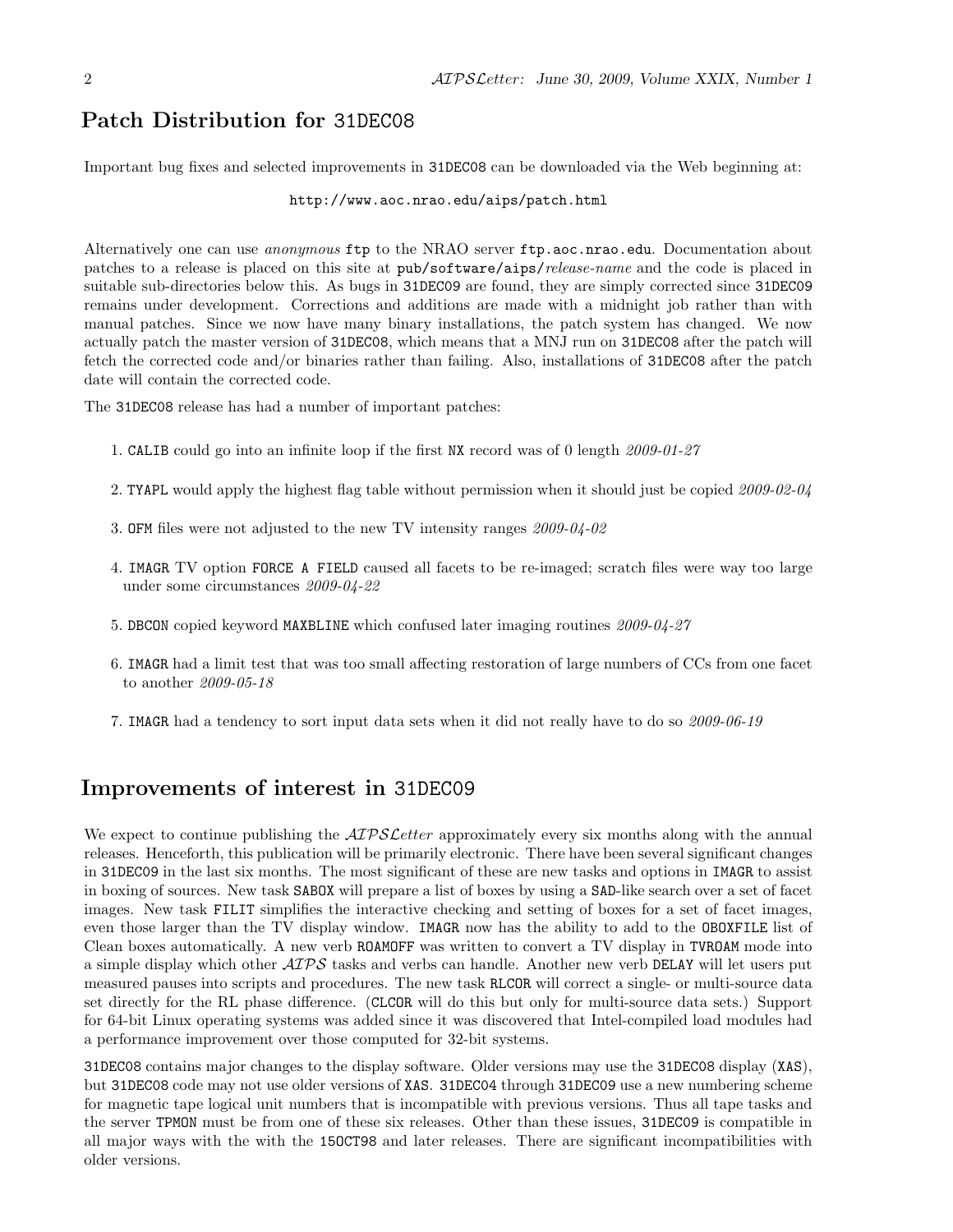#### Imaging

Leonia Kogan noticed a clever way in which the "W" problem could be recast allowing multiple facets to be imaged accurately while remaining in the same coordinate system as the central tangent plane. The mathematics of this method are described in  $\mathcal{A} \mathcal{I} \mathcal{P} \mathcal{S}$  Memo 113 by Kogan and Greisen available from the  $ATPS$  web site. The "new" mathematics have been implemented in IMAGR when the adverb DO3DIMAG = FALSE. The previous imaging done with this parameter set to false was known to be incorrect for significant shifts from the center, but the present imaging is believed to be nearly as good as that done with DO3DIMAG = TRUE. The latter produces facets on different geometries, each tangent to the center of the facet. The implementation of both values of  $D03DIMAG$  is now very similar and means that  $u, v$  depend on facet. This violates fundamental structures in a variety of old software, causing tasks MX and HORUS to be removed from AIPS.

Although FLATN will be needed in both cases to deal with overlapping facets, bad corners, and the like, the regridding done with DO3D FALSE will be much simpler. FLATN was revised recently to weight the corners of images — actually all pixels outside an inscribed ellipse — much lower than those pixels inside the ellipse. These pixels are much less reliable in synthesis imaging due to aliasing and accumulated mathematical error which is emphasized in the corners of images. The revised FLATN provides a method to avoid this down-weighting when the input images are reliable all the way to the edge.

Boxing — limiting Clean to portions of the input image only — has been well established as a method to reduce the problem of Clean taking noise bumps as sources. A completely unconstrained Clean often finds 10-40% more flux than is actually present in an image. If short spacings are missing, it is also capable of finding rather less flux than is present. However, in large imaging problems it is very time consuming to create the list of Clean boxes by hand using interactive verbs like TVBOX, REBOX, and FILEBOX OR their equivalents available with the TV display while IMAGR IS running. IMAGR has been given yet another array of parameters IM2PARM, the first of which are used to request and control a new auto-boxing capability. Each image facet is examined to find "islands" of emission above  $n\sigma$ . Those islands with a peak greater than F, where  $F = \max(m\sigma, fP), m \ge n$ , P is the current peak residual, and  $f = 0.1$  by default, may become a new Clean box if the peak is not already within a box. Only the strongest of these are actually taken as boxes at any one time. The maximum number of new boxes at any one time per facet,  $n$ ,  $m$ , and  $f$  are set by IM2PARM, along with the number of pixels by which each box is extended outward and the diameter of the ellipse within the facet image which is examined for the rms and the islands.

To assist with the boxing, two new tasks were also written. SABOX uses the algorithm described above on a set of facets to make a list of boxes. One might do a preliminary image of a field with no boxing  $(e.g.,$  using the circles output by SETFC) and then run SABOX to produce a more accurate list of boxes for a deeper, more careful Clean. FILIT is an interactive task that allows the user to modify the list of boxes for a set of facet images. It uses a menu on the TV display to allow creation of new boxes, editing of existing boxes, and auto-boxing. It handles images larger than the TV display with a TVROAM-like function always followed by a ROAMOFF capture of the current sub-image. There is a full set of image enhancement functions and a way to alter the auto-boxing parameters while running the task. FILIT should be more efficient than the FILEBOX verb in AIPS, which functions only on a single sub-image of one facet at a time.

All interactive boxing routines were corrected to allow the display of the inscribed ellipse. Previously, they only understood circles, but rectangular images call for ellipses as do images loaded with TXINC not the same as TYINC. The creation of circular Clean boxes will now display ellipses when the display increments are not equal.

Three other changes were made to IMAGR as well. During Clean with OVERLAP=2, more than one facet is imaged at each cycle in an attempt to reduce the number of times it has to cycle through the uv work file looking for the strongest facet. This is useful some of the time, but has proved costly at other times. The parameter IMAGRPRM(18) was added to allow users to limit the number of facets imaged at each cycle. During testing with very large data sets (100 Gbyte uncompressed), it was found that IMAGR insisted on sorting the data when an XY sort was not required. Bugs in handling the sort test were found in two places and corrected to avoid excessive and time consuming sorts. The automatic restart of Cleaning after a "final" filtering was made an option, with the default being not to do this. The restart may be a good idea if the filtering (using IMAGRPRM(8) and IMAGRPRM(9)) changes the residual images significantly.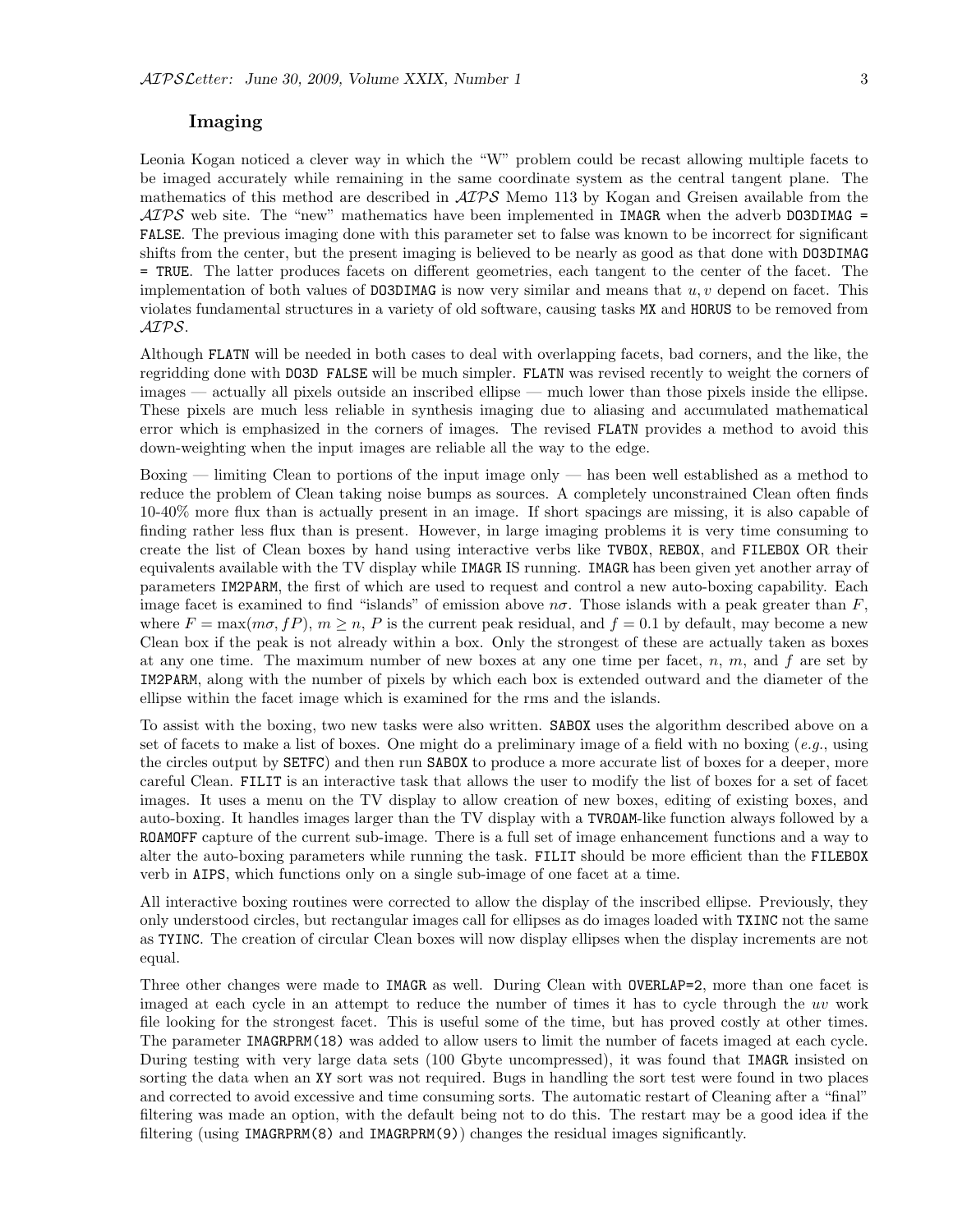## UV-data calibration and handling

- **CALIB** continued to get corrections to the algorithm sub-dividing scans after the previous  $\mathcal{A}TPSLetter$ . These made it into 31DEC08 directly and as patches. The 31DEC09 version only was changed to avoid counting fully flagged data as "failed" solutions.
- FRING was corrected to remove a few spots that assumed the frequencies were in ascending order, after which it worked well on data in either order.
- VLANT has had difficulties on some but not all Mac computers which were traced to a mysterious abort when the first record in a text file is null. We will avoid that in the VLA data files henceforth.
- RLDIF was changed in the order of averaging and the reported sigmas which are now reasonable.
- PCAL now allows the user control over the updating of the source table with the source polarization solutions.
- RLCOR is a new task to apply the POLR corrections from RLDIF directly to a data set; the CLCOR route requires multi-source data.
- CLCOR will now allow the POLR OPCODE on data which have not had PCAL run although it cannot correct the solutions in that case.
- CLCOR has a new OPCODE =  $'1000'$  to correct delays for the ionosphere using data from an input text file.
- SPLIT and SPLAT were corrected to deal smoothly with sources for which no data are found.
- FITLD was corrected to handle files written by FITAB better. Multi-file tapes had trouble retaining the original file name/class and the DOCONCAT operation is no longer possible on such files. They are now written correctly which means that information needed to decide about concatenation is not available until well past the point where it would be required.
- FILLM was changed to use, by default, the system shadowing bit in those format versions for which it was correct and 25m for the other versions. Shadowing is now correctly computed — except for sub-arrays — when the user specifies a shadowing diameter in the inputs. On-line FILLM should now actually stop when requested and the observation code changes.

## Other UV-data matters

- POLARXY the pole position will be tabulated in the usual arc seconds rather than the meters which was erroneously declared for  $\mathcal{A} \mathcal{I} \mathcal{P} \mathcal{S}$ . It is possible to tell the two units apart in the period 1979-2008 and all usages are checked and the units corrected if necessary.
- FLOPM has a new option to reverse the IFs as well as the spectral channels.
- DIFUV has a new OPTYPE = 'DIV' that will divide one data set into another, making a gains file which can be plotted with UVPLT and VPLOT, et al.
- UVMOD will now read in a text file with up to 9999 source components, allowing more general models including components of all types and spectral index.
- UVCON was changed to use the W term with the same sign as used in UVMOD and IMAGR. It was enhanced to allow multiple IFs with frequencies specified in the inputs.
- LISTR was changed in a variety of ways to improve the LIST and MATX displays, including avoiding missing antennas and controlling whether a baseline is shown both as  $n - m$  and  $m - n$ .
- CMODEL was added to numerous tasks that compute models and the defaults were changed so that an error occurs on missing CC tables only when they are required by the user.
- **PRTAN** was corrected to stop confusing row number with antenna number and was changed to recognize the new EVLA station names from the Widar correlator.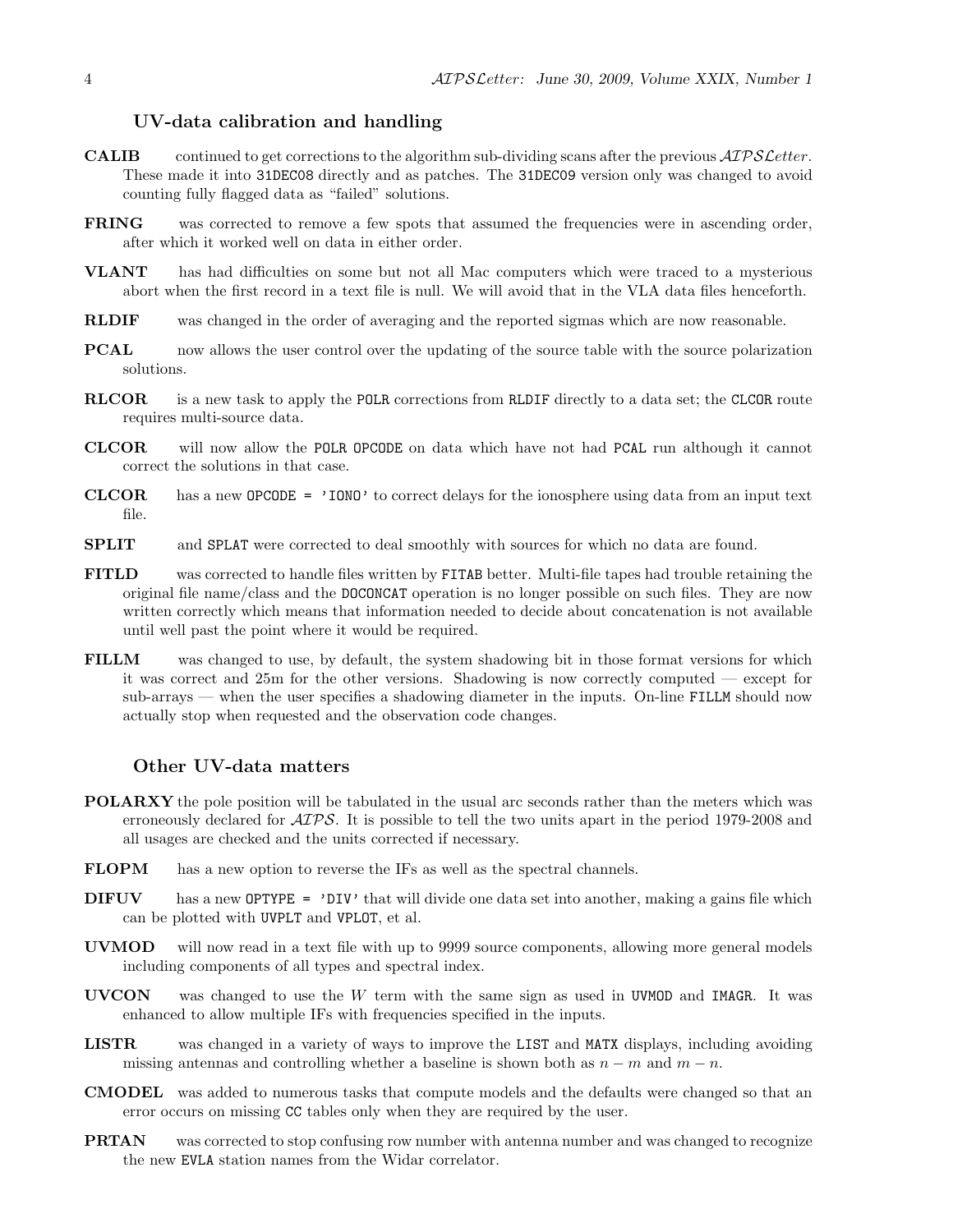#### Display and image analysis matters

- SNPLT was given the option of plotting the locations of failed (blanked) solutions.
- **TVROAM** creates a scrolled, split screen display that baffles most  $\mathcal{AIPS}$  TV functions. Added defenses to those functions so that they don't do bad things if they encounter such a display.
- ROAMOFF is a new verb to take a display left by TVROAM and convert it into a single-plane image of the selected sub-image.
- OFM files were updated to the new range of TV intensities. They worked when used in plotting but not when loaded to the TV.
- ISPEC and BLSUM were given the option to save their results in SLice extension files and all slice plotting and fitting routines were adjusted to use them.
- XBASL was improved in its defaults, in its behavior when not writing output images of the parameters, and in its setting of windows. More information is now available in the EXPLAIN section.
- **WIPER** was changed to display during editing the  $x, y$  coordinates in the scaled units of the display and the menu was re-arranged to reduce the chance of inadvertent ABORTs and EXITs.
- EDITR EDITA, SNEDT, and the edits in SCMAP and SCIMG had a blank menu item added before ABORT and EXIT to avoid inadvertent use.

### System-wide matters

- **LNX64** is a new "operating system" supported by  $\mathcal{AIPS}$ ; it uses Intel-compiled tasks for 64-bit Linux computers and achieves some performance enhancement.
- DELAY is a new verb to delay AIPS by a specified number of seconds; it should be useful in scripts.
- **RENUMBER** verb can now renumber an image or data set to slot numbers larger than those currently on the disk.
- TIMDEST verb has been rendered inaccessible it is really dangerous.
- USERID adverb has been removed from all tasks and verbs except those that require it (DISKU, MOVE, and PRTAC). It was left in all plot-file tasks to avoid breaking PLGET and EXTLIST, but those tasks now ignore the USERID value entirely.

# AIPS Distribution

We are now able to log apparent MNJ accesses and downloads of the tar balls. We count these by unique IP address. Since some systems assign the same computer different IP addresses at different times, this will be a bit of an over-estimate of actual sites/computers. However, a single IP address is often used to provide  $\mathcal{AIPS}$  to a number of computers, so these numbers are probably an under-estimate of the number of computers running current versions of  $\mathcal{AIPS}$ . In 2009, there have been a total of 1406 IP addresses so far that have accessed the NRAO cvs master. Each of these has at least installed  $\mathcal{AIPS}$  and 310 appear to have run the MNJ on 31DEC09 at least occasionally. During 2009 more than 196 IP addresses have downloaded the frozen form of 31DEC08, while more than 685 IP addresses have downloaded 31DEC09. The binary version was accessed for installation or MNJs by 348 sites in 31DEC08 and 588 sites in 31DEC09. The attached figure shows the cumulative number of unique sites, cvs access sites, and binary and tar-ball download sites known to us as a function of week — so far — in 2009. These numbers are more than 12% greater than those reported one year ago for last year's releases.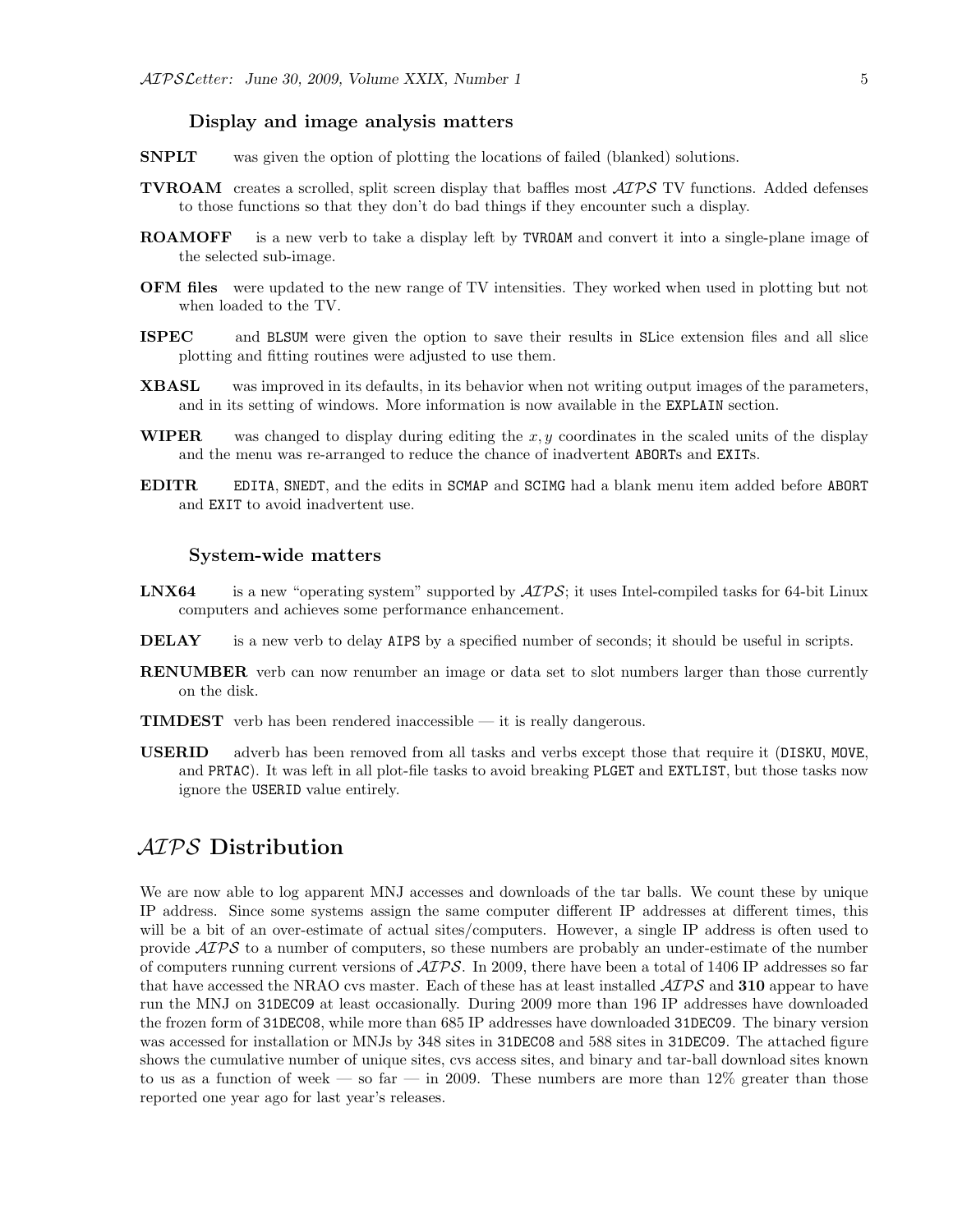

# Recent AIPS and related Memoranda

All  $ATPS$  Memoranda are available from the  $ATPS$  home page. There are three new memoranda in the last six months. In addition, a paper entitled "Aperture Synthesis Observations of the Nearby Spiral NGC 6503: Modeling the Thin and Thick Disks" by Greisen, E. W, Spekkens, K., & van Moorsel, G. A. has appeared in the Astronomical Journal, volume 137, pages 4718-4733. It contains an appendix which is a good description of imaging in AIPS and may be useful as a reference.

#### 113 Faceted imaging in AIPS

Leonid Kogan & Eric W. Greisen (NRAO)

May 22, 2009

"Image-plane faceting," in which each small image plane or facet is computed as tangent to the celestial sphere, has been the solution to the "W problem" in  $\mathcal{AIPS}$  for some time. This memo describes another approach in which the facets are all in the same plane which is tangent to the sphere at the center of the field of view. This "uv-plane faceting" method may have some computational advantages and has replaced the DO3DIMAG = FALSE methods in  $\mathcal{AIPS}$ .

#### 114 The FITS Interferometry Data Interchange Convention

Eric W. Greisen (NRAO)

June 25, 2009

The FITS Interferometry Data Interchange Convention ("FITS-IDI") is a set of conventions layered upon the standard FITS format to assist in the interchange of data recorded by interferometric telescopes, particularly at radio frequencies and very long baselines. It is in use for the VLBA telescope for data from the current hardware correlator and the future software correlator and has also been used with other correlators such as the JIVE correlator for the EVN. This convention is intended to separate a standard set of conventions from those used within particular software packages such as  $\mathcal{AIPS}$ .

#### 115 Auto-boxing for Clean in AIPS

Eric W. Greisen (NRAO)

June 29, 2009

Cotton (EVLA Memo 116) has demonstrated the importance of constraining the Clean deconvolution to search for model components only within restricted regions ("Clean boxes") of the dirty image. An option to create such boxes in an unbiased and automatic fashion has been added to the  $\mathcal{AIPS}$  task IMAGR and two new tasks have been written to find these boxes in images which have already undergone a preliminary Clean. This memo describes the implementation of auto-boxing in AIPS.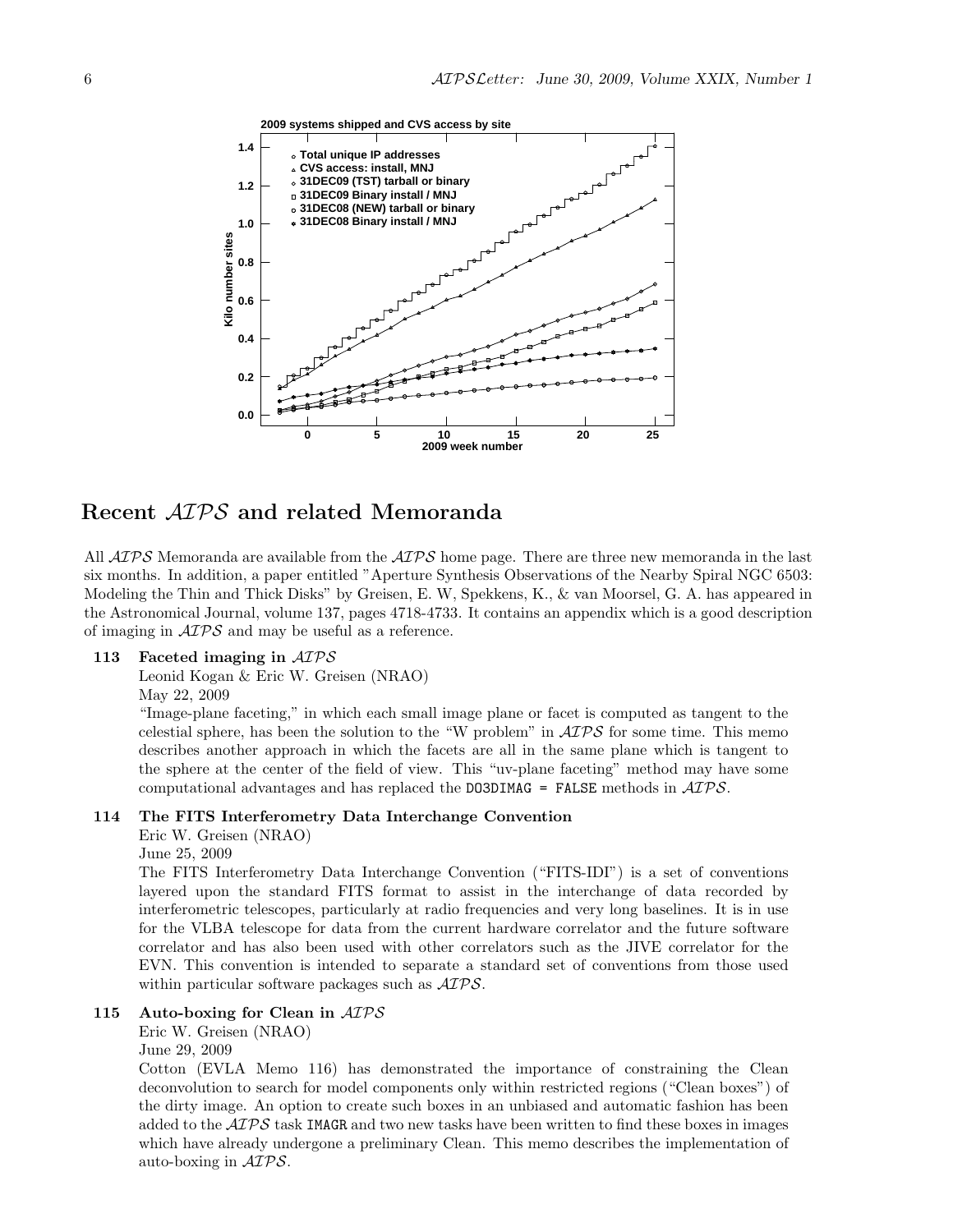This page deliberately left blank